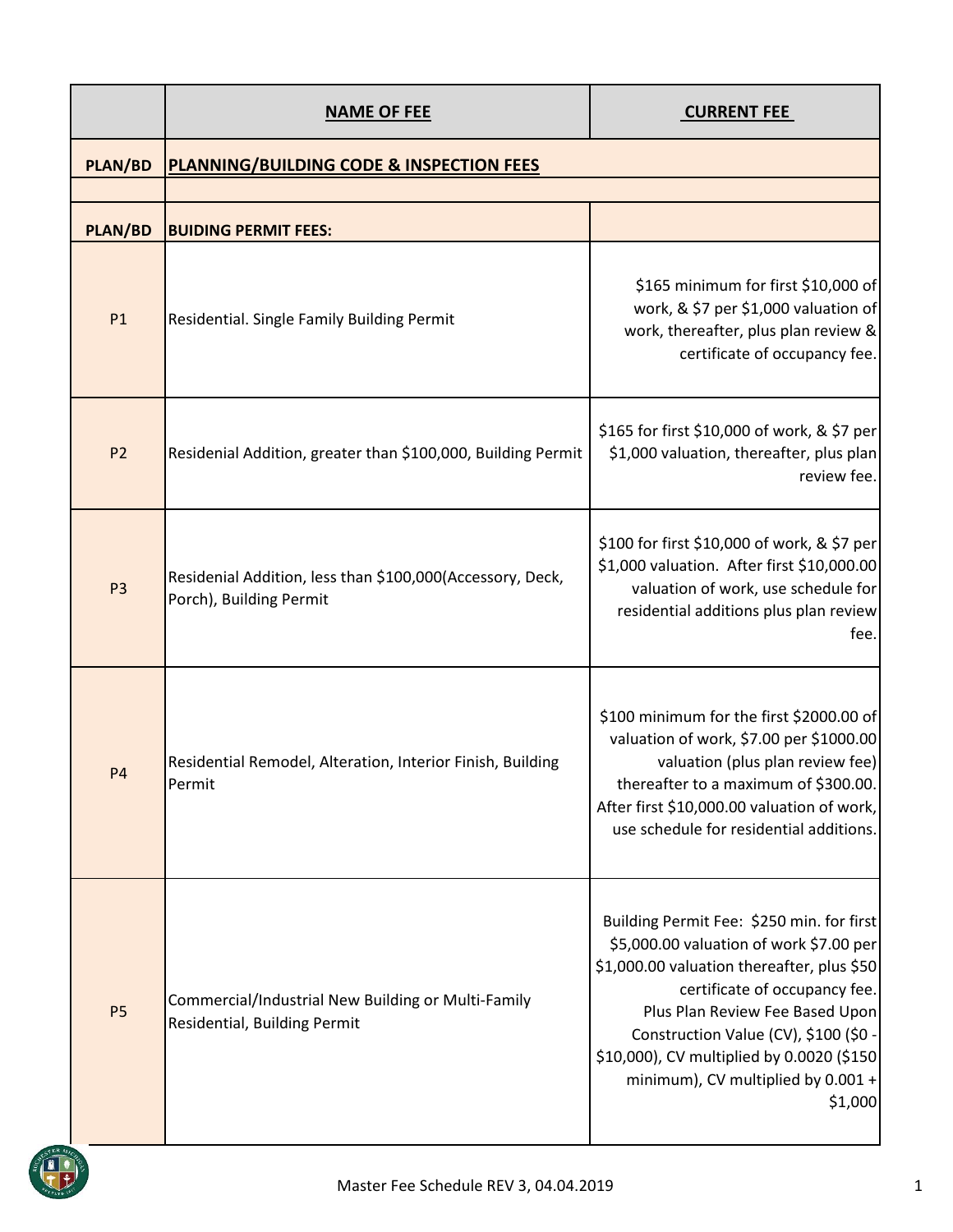|                 | <b>NAME OF FEE</b>                                                           | <b>CURRENT FEE</b>                                                                                                                                                                                         |
|-----------------|------------------------------------------------------------------------------|------------------------------------------------------------------------------------------------------------------------------------------------------------------------------------------------------------|
|                 | <b>ZONING COMPLIANCE &amp; PERMIT FEES</b>                                   |                                                                                                                                                                                                            |
| <b>P6</b>       | Administrative Processing Fee per Submittal                                  | \$100                                                                                                                                                                                                      |
| P10             | <b>Board of Appeals Action Application</b>                                   | \$400                                                                                                                                                                                                      |
| P11             | <b>Special Planning Commission Meeting</b>                                   | \$1,500                                                                                                                                                                                                    |
|                 | <b>REZONING APPLICATION</b>                                                  |                                                                                                                                                                                                            |
| <b>P6</b>       | Administrative Processing Fee per Submittal                                  | \$100                                                                                                                                                                                                      |
| P <sub>12</sub> | Less than One Acre                                                           | \$750                                                                                                                                                                                                      |
| P13             | More than One Acre                                                           | \$50                                                                                                                                                                                                       |
|                 | <b>SITE PLAN APPLICATION</b>                                                 |                                                                                                                                                                                                            |
| <b>P6</b>       | Administrative Processing Fee per Submittal                                  | \$100                                                                                                                                                                                                      |
| P <sub>15</sub> | Site Plan Review, Less than One Acre<br>Site Plan Review, More than One Acre | \$1250 first review, each review,<br>thereafter, subject to \$500 resubmittal<br>fee *<br>\$1250 first review + \$50 per each<br>additional acre. Each review,<br>thereafter, subject to \$500 resubmittal |
| P <sub>16</sub> |                                                                              | fee *                                                                                                                                                                                                      |
|                 |                                                                              | * EXPEDITED REQUEST CHARGES SHALL APPLY                                                                                                                                                                    |
| <b>PLAN/BD</b>  | <b>CONDOMINIUM PLAN APPLICATION</b>                                          |                                                                                                                                                                                                            |
| P17             | Administrative Processing Fee per Submittal                                  | \$100                                                                                                                                                                                                      |
| P <sub>18</sub> | Condo Project Application, Less than One Acre                                | \$1000 first review. Each review,<br>thereafter, subject to \$500 resubmittal<br>fee                                                                                                                       |
| P <sub>19</sub> | Condo Project Application, More than One Acre                                | \$1000 first review + \$50 per each<br>additional acre. Each review,<br>thereafter, subject to \$500 resubmittal<br>fee                                                                                    |

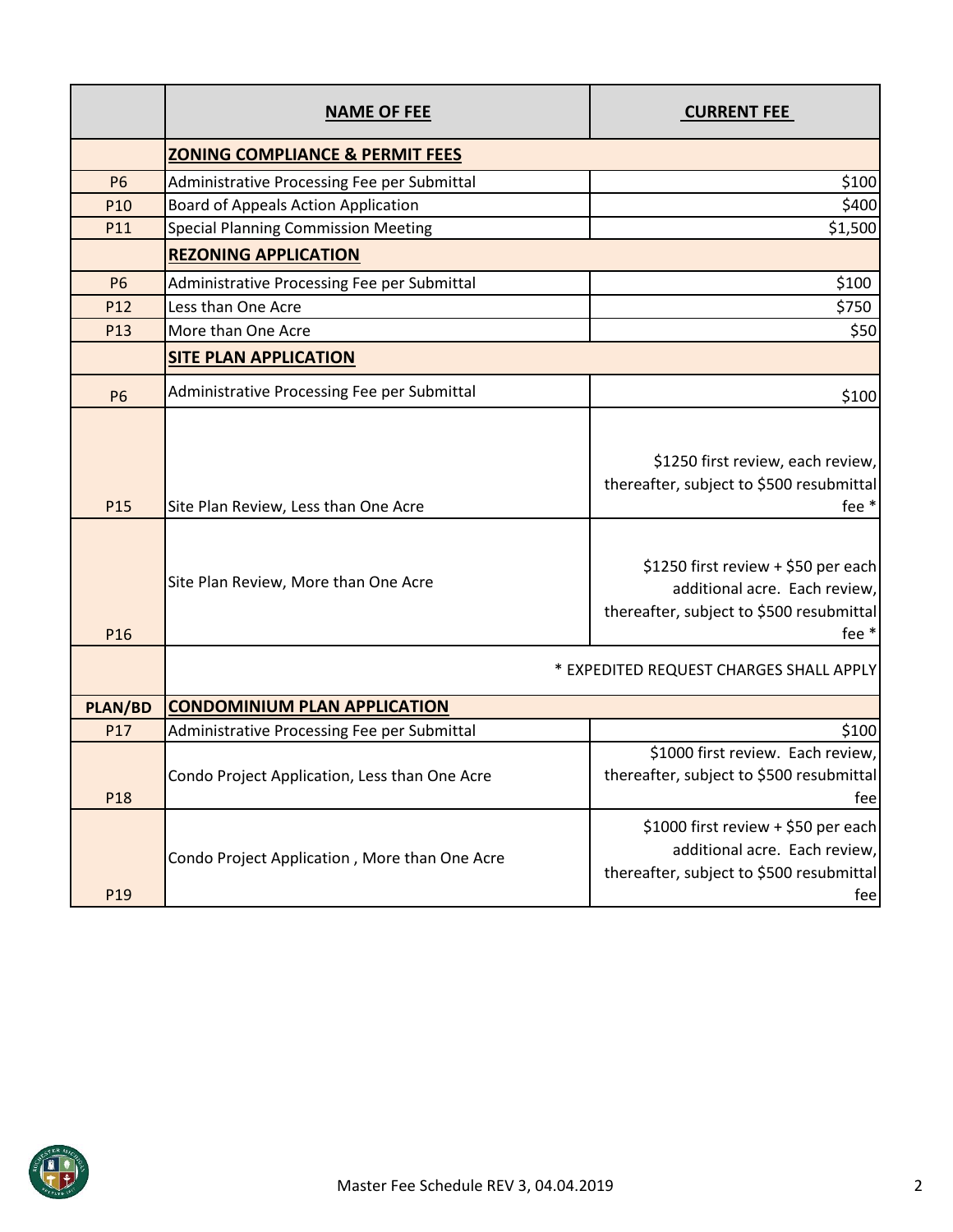|                | <b>NAME OF FEE</b>                                       | <b>CURRENT FEE</b>                              |
|----------------|----------------------------------------------------------|-------------------------------------------------|
| <b>PLAN/BD</b> | <b>OTHER</b>                                             |                                                 |
| <b>P20</b>     | Special Project / Exception Application                  | \$500                                           |
| P21            | Community/Traffic Impact Study Review                    | As billed by consultant                         |
| P22            | Land Use Map                                             | \$3, until reprinting                           |
| P23            | Zoning Ordinance with Map                                | \$15, until reprinting                          |
| P24            | Zoning Map                                               | \$3, until reprinting                           |
| P25            | Master Plan                                              | \$30, until reprinting                          |
| <b>PLAN/BD</b> | <b>3. Demolition Permits</b>                             |                                                 |
| P26            | <b>Administrative Processing Fee</b>                     | \$25                                            |
| P27            | Garages, Sheds and Similar Structures                    | \$30                                            |
| P28            | <b>Residential Houses</b>                                | \$150                                           |
| P29            | <b>Commercial and Industrial Buildings</b>               | \$200.00 +.05/sq. ft.                           |
| P30            | Water Service Disconnection at Curb Box by City Crews    | \$350                                           |
| P31            | Sewer Disconnection and Cap, Inspection Fee for Each     | \$35                                            |
| <b>PLAN/BD</b> | 4. Environmental Services: Brownfield Development        |                                                 |
| P32            | Application Fee, non-refundable & nor-reimbursable       | \$1,500                                         |
| <b>PLAN/BD</b> | 5. Sign & Other Permits:                                 |                                                 |
| <b>P33</b>     | <b>Administrative Processing Fee</b>                     | \$10                                            |
|                | <b>SIGN AREA</b>                                         |                                                 |
| P34            | Includes signs up to (6) square feet                     | \$40                                            |
| P35            | Panel replacement in existing signs                      | \$40                                            |
| P36            | For signs up to 12 square feet                           | \$60                                            |
| P37            | For signs up to 48 square feet                           | \$85                                            |
| P38            | For signs up to 100 square feet                          | \$125                                           |
|                | <b>OTHER</b>                                             |                                                 |
| P39            | Administrative Processing Fee                            | \$10                                            |
| P40            | <b>Siding Permit</b>                                     | \$35                                            |
| P41            | <b>Roofing Permit</b>                                    | \$35                                            |
| P42            | Fence/Wall Permit                                        | \$75                                            |
| P43            | Temporary Structure (sales trailer, tents, etc.)         | \$250 Fee/\$1000 Bond minimum-\$5000<br>maximum |
|                | Permit reinstatement fee shall be 50% of original permit |                                                 |
| P44            | fee (Minimum \$50)                                       | \$50                                            |
| P46            | <b>Construction Board of Appeals Meeting</b>             | \$1,000                                         |
|                |                                                          |                                                 |

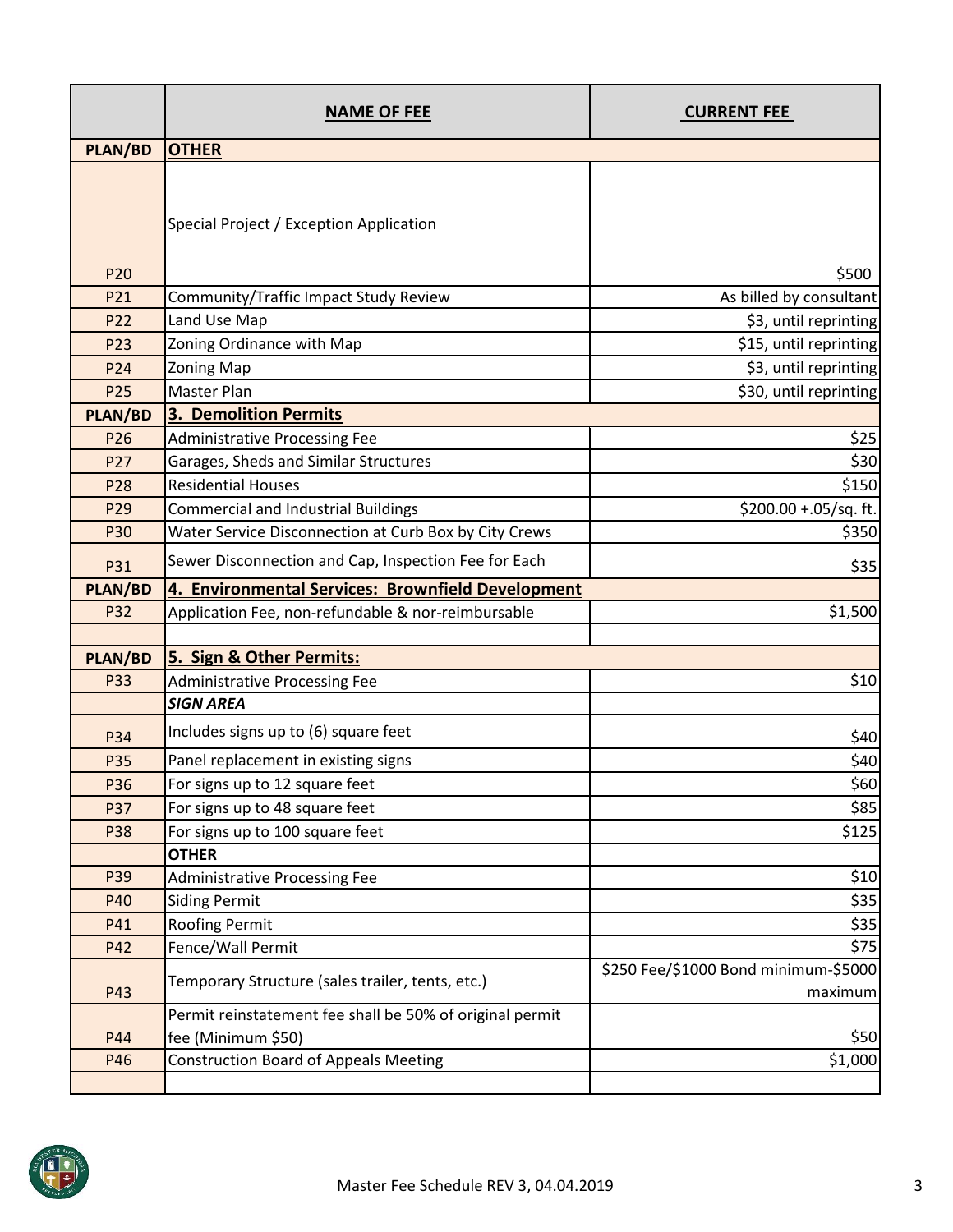|                 | <b>NAME OF FEE</b>                                                                                            | <b>CURRENT FEE</b> |
|-----------------|---------------------------------------------------------------------------------------------------------------|--------------------|
| <b>PLAN/BD</b>  | 6. Electrical Fee Schedule:                                                                                   |                    |
|                 | The schedule of fees for electrical permits and electrical<br>registration and licensing shall be as follows: |                    |
| P47             | <b>Administrative Processing Fee</b>                                                                          | \$10               |
| P48             | <b>Permit Base Fee:</b>                                                                                       | \$35]              |
| P49             | Services through 200 AMP and Sub Panels:                                                                      | \$20               |
| <b>P50</b>      | 201 AMP through 600 AMP :                                                                                     | \$30               |
| P51             | 601 AMP through 800 AMP:                                                                                      | \$50               |
| <b>P52</b>      | Over 800 AMP:                                                                                                 | \$50               |
|                 | <b>Generators:</b>                                                                                            | \$150 /generator   |
| <b>P53</b>      | Smoke Detectors (whole house):                                                                                | \$10               |
| <b>P54</b>      | Circuits, each:                                                                                               | \$7                |
| <b>P55</b>      | Arc Fault Circuits:                                                                                           | \$8                |
| <b>P56</b>      | Lighting fixtures per 25 and less:                                                                            | \$8                |
| <b>P57</b>      | Dishwasher, garbage disposal, range hood                                                                      | \$10               |
| <b>P58</b>      | Furnace-Unit heater:                                                                                          | \$15               |
| P <sub>59</sub> | Roof Mounted heat, A.C. unit, each:                                                                           | \$25               |
| <b>P60</b>      | Central A.C.(residential), each:                                                                              | \$25               |
| P61             | Electrical Heating units (per unit):                                                                          | \$15               |
| P62             | Geothermal (per pump):                                                                                        | \$15               |
| P63             | Power outlets (Ranges, Dryers, Ovens)                                                                         | \$9                |
| P64             | Signs, (per sign)                                                                                             | \$15               |
| P65             | Sign Connection or replacement, each:                                                                         | \$10               |
| P66             | Hydro tub, Jacuzzi, Whirlpool, each:                                                                          | \$10               |
| P67             | Swimming Pool, Spa (above ground), each:                                                                      | \$30               |
| <b>P68</b>      | Swimming Pool, Spa (in ground), each:                                                                         | \$50]              |
| P69             | Feeders, Bus ducts, per 50 feet and less                                                                      | \$15               |
| P70             | Mobile home park site:                                                                                        | \$10               |
| P71             | Recreational vehicle park site:                                                                               | \$10               |
| P72             | K.V.A. and H.P. each up to 20 K.V.A. or H.P.                                                                  | \$15               |
| P73             | 21 to 50 K.V.A. or H.P.                                                                                       | \$20]              |
| P74             | 51 K.V.A. or H.P. and over:                                                                                   | \$25               |
| P75             | Fire Alarms up to 10 stations & horns:                                                                        | \$50]              |
| P76             | 10 to 20 stations:                                                                                            | \$100              |
| P77             | 20 stations and horns, each:                                                                                  | \$5                |
| P78             | Inspections hourly rate:                                                                                      | \$50]              |
| P79             | Re-inspection fee:                                                                                            | \$65               |

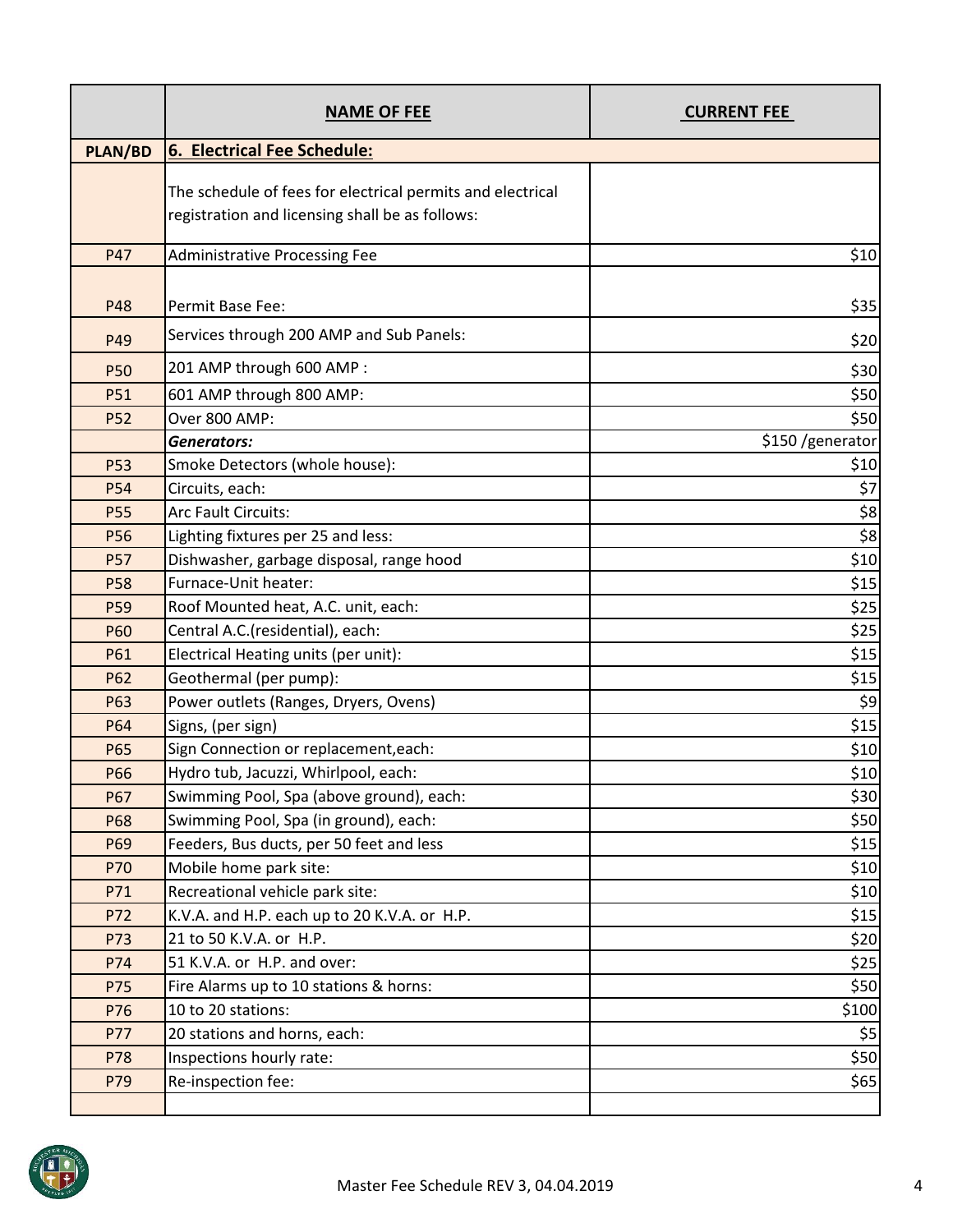|                | <b>NAME OF FEE</b>                                 | <b>CURRENT FEE</b>                     |
|----------------|----------------------------------------------------|----------------------------------------|
| <b>PLAN/BD</b> | <b>Electrical Registration and Licensing Fees:</b> |                                        |
| <b>P80</b>     | <b>Electrical Contractor Registration Fee:</b>     | \$25 (not annually, per license cycle) |
| P81            | Fire Alarm Contractor's License:                   | \$25 (not annually, per license cycle) |
| <b>P82</b>     | Sign Specialty Contractor's License:               | \$25 (not annually, per license cycle) |
|                |                                                    |                                        |
|                |                                                    |                                        |
| PLAN/BD        | 7. Plumbing Fee Schedule:                          |                                        |
| P83            | <b>Administrative Processing Fee</b>               | \$10                                   |
| <b>P84</b>     | Permit Base Fee:                                   | \$50]                                  |
| <b>P85</b>     | Stacks, vents, AAV's each:                         | \$15                                   |
| P86            | Conductors, each:                                  | \$15                                   |
| <b>P87</b>     | Sink, Bathtub, Water Closet, each:                 | \$15                                   |
| <b>P88</b>     | Bidet, each:                                       | \$15                                   |
| P89            | Lavatory, Laundry tray, each:                      | \$15                                   |
| <b>P90</b>     | Water heater, each                                 | \$15                                   |

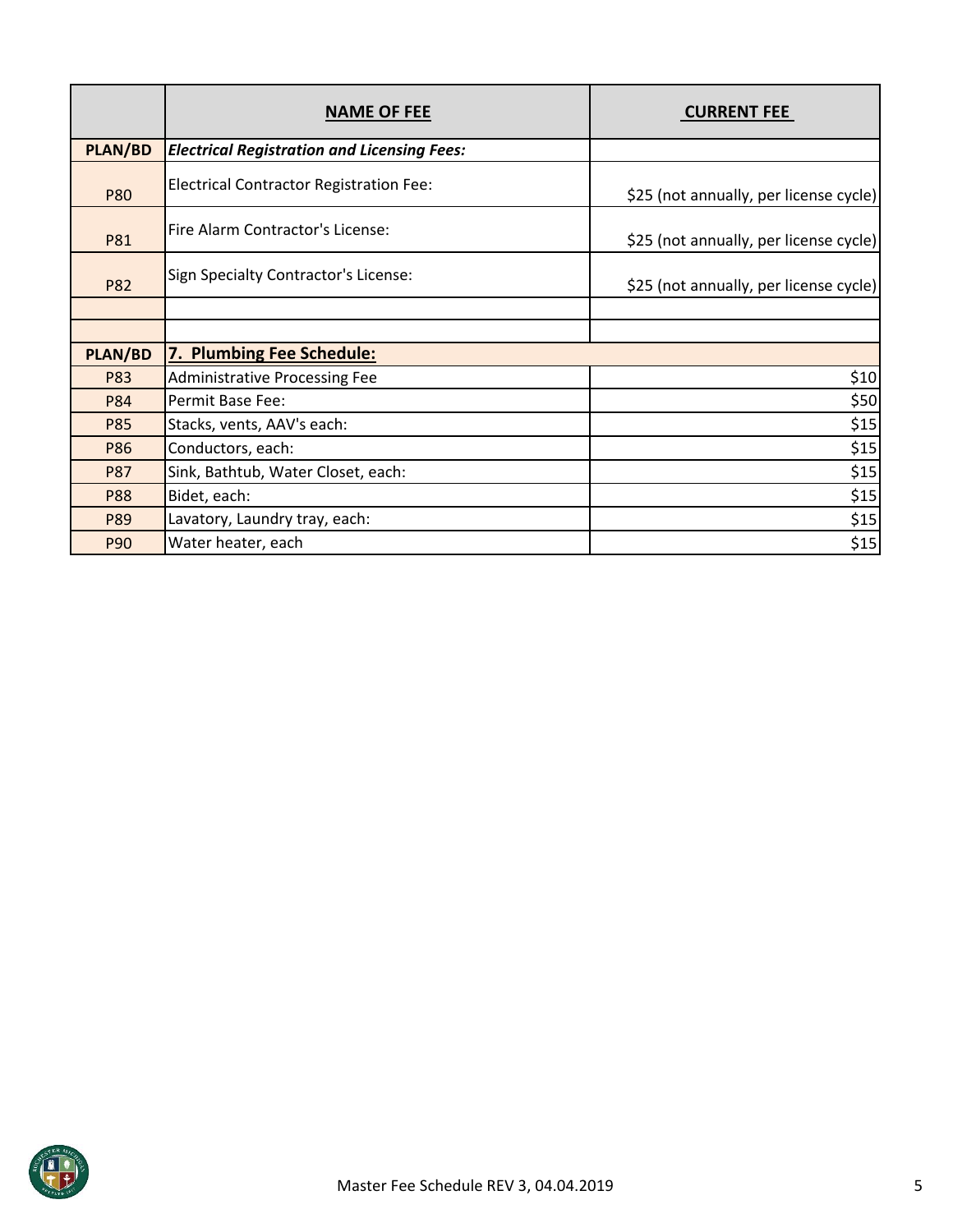|                | <b>NAME OF FEE</b>                                      | <b>CURRENT FEE</b>                     |
|----------------|---------------------------------------------------------|----------------------------------------|
|                |                                                         |                                        |
| <b>PLAN/BD</b> | <b>Water distribution system:</b>                       |                                        |
| P91            | 3/4 inch                                                | \$15                                   |
| P92            | One inch                                                | \$20                                   |
| P93            | One and one quarter inch                                | \$25                                   |
| <b>P94</b>     | One and one half inch                                   | \$30                                   |
| <b>P95</b>     | Two inch                                                | \$35                                   |
| P96            | Above two inch                                          | \$50                                   |
| P97            | Floor drains (basement), each                           | \$15                                   |
| <b>P98</b>     | Drinking fountain, each                                 | \$15                                   |
| P99            | Sump pump, each                                         | \$15                                   |
| P100           | Grease Trap, each                                       | \$15                                   |
| P101           | Urinal, each                                            | \$15                                   |
| P102           | Hose bib, each                                          | \$15                                   |
| P103           | Shower pan, each                                        | \$15                                   |
| P104           | Dishwasher, each                                        | \$15                                   |
| P105           | Humidifier, each                                        | \$15                                   |
| P106           | Garbage disposal, each                                  | \$15                                   |
| P107           | Crock to iron, each                                     | \$15                                   |
| P108           | Perimiter drains, each                                  | \$15                                   |
| P109           | Bar sink, each opening                                  | \$15                                   |
| P110           | Water softener, each                                    | \$15                                   |
| P111           | Lawn Sprinkler system                                   | \$15                                   |
| P112           | Other water connected appliances, each                  | \$15                                   |
| P113           | <b>Under Ground &amp; Sub Slab</b>                      | \$15                                   |
| P114           | Roof sumps, each                                        | \$15                                   |
| P115           | Back Flow preventer, each:                              | \$15                                   |
|                | Dental Chairs, Laboratory, Hospital, Clilnic, Fixtures, |                                        |
| P116           | equipment, devices, each:                               | \$15                                   |
| P117           | Plumbing Contractor Registration Fee                    | \$25 (not annually, per license cycle) |
| P118           | Inspections, hourly rate:                               | \$50                                   |
| P119           | Re-Inspection                                           | \$65                                   |
| P120           | Safety & Special Inspection (hourly rate)               | \$65                                   |
|                |                                                         |                                        |
|                |                                                         |                                        |

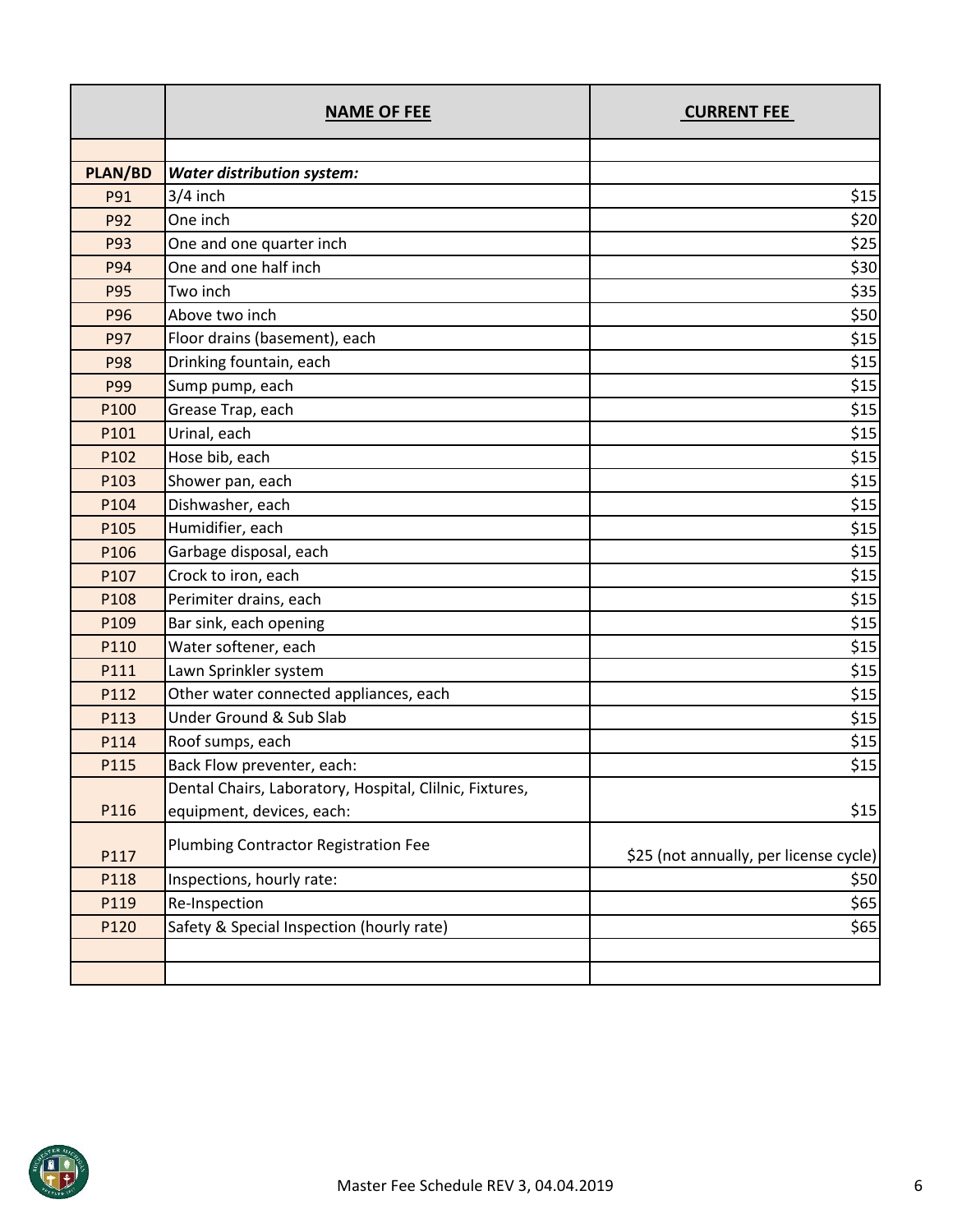|                | <b>NAME OF FEE</b>                                                     | <b>CURRENT FEE</b>      |
|----------------|------------------------------------------------------------------------|-------------------------|
| <b>PLAN/BD</b> | 8. Mechanical Fee Schedule:                                            |                         |
| <b>PLAN/BD</b> | <b>Commercial, Industrial and Other Residential:</b>                   |                         |
| P121           | <b>Administrative Processing Fee</b>                                   | \$10                    |
| P122           | Permit Base fee:                                                       | \$50                    |
| P123           | Gas/Oil burning equipment, and/or conversion units, each               | \$35                    |
| P124           | (Roof Mounted units, add 10.00 each)                                   | \$10                    |
| P125           | Geothermal units (per well) each                                       | \$15                    |
| P126           | Exhaust fans, bathroom, Dryer, Kitchen, each                           | \$15                    |
|                | Solid fuel equipment, complete (includes chimney)                      |                         |
| P127           | woodstoves, fireplace stoves, add-on furnaces, each                    | \$30                    |
|                | Chimneys, faactory built, includes breaching and                       |                         |
| P128           | combustion (Class A), each                                             | \$30                    |
| P129           | Gas piping, each outlet, new installation                              | \$15                    |
| P130           | Solar equipment, each panel and tank, piping fee included              | \$25                    |
| P131           | Air conditioning and refrigeration heat pumps, self<br>contained, each | \$35                    |
| P132           | (Roof Mounted units, add 5.00 each)                                    | \$10                    |
| P133           | Split System Air Conditioning, under 5 hp, each                        | \$30                    |
| P134           | 5 hp and over, each                                                    | \$40                    |
| P135           | Chiller, each                                                          | \$80                    |
| P136           | Cooling towers, each                                                   | \$35                    |
| P137           | Compressors, 15 hp to 50 hp, each                                      | \$35                    |
| P138           | Over 50 hp each                                                        | \$60                    |
|                | Air handlers, self contained units, commercial kitchen                 |                         |
| P139           | hoods, ventilation and exhaust fans                                    |                         |
| P140           | 1,500 cfm each                                                         | \$15                    |
| P141           | 1,500 cfm to 10,000 cfm, each                                          | \$50                    |
| P142           | Over 10,000 cfm, each                                                  | \$75                    |
| P143           | Heat recovery and wall fan coils, each                                 | \$15                    |
| P144           | Unit heaters, each                                                     | \$15                    |
|                | Ducts, distribution systems (air, steam, oil, gas, hydraulic,          |                         |
| P145           | etc.) based on bid price:                                              |                         |
| P146           | under \$3000                                                           | \$20                    |
| P147           | \$3,000 to \$7999                                                      | \$35                    |
| P148           | \$8000 to \$10,999                                                     | \$45                    |
| P149           | \$11,000 to \$14,999                                                   | \$55                    |
| P150           | Over \$15,000                                                          | (+\$10 per each \$3000) |
|                |                                                                        |                         |

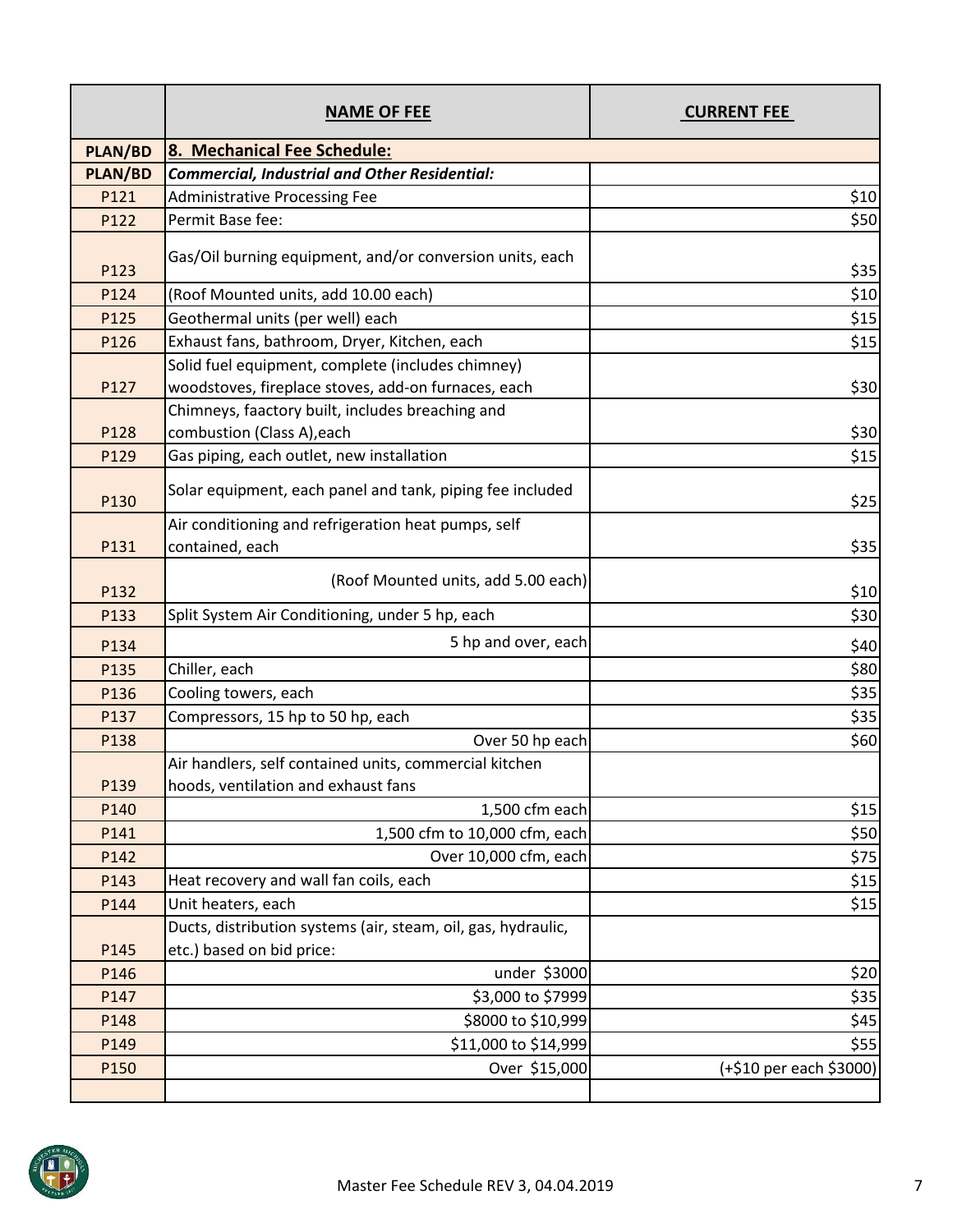|      | <b>NAME OF FEE</b>                                     | <b>CURRENT FEE</b> |
|------|--------------------------------------------------------|--------------------|
|      | Fire suppression/protection systems piping:            |                    |
|      | (fees based on bid, same as above)                     |                    |
|      | <b>FIRE PROTECTION</b>                                 |                    |
| P151 | Fire protection system may be sent out for review      | cost recovery      |
|      |                                                        |                    |
|      |                                                        |                    |
| P152 | Incinerators, each                                     | \$30               |
| P153 | Crematories, each                                      | \$30               |
| P154 | Humidifiers, each                                      | \$30               |
| P155 | Electronic air cleaner with washer, each               | \$30               |
| P157 | Up to 276 gallons, each                                | \$15]              |
| P158 | Over 276 gallons to 550 gallons, each                  | \$20]              |
| P159 | Over 550 gallons, each                                 | \$30               |
|      | (for each additional tank, add 50% of the fee based on |                    |
|      | largest tank)                                          |                    |
| P160 | Inspections hourly rate                                | \$50]              |
| P161 | Special inspections, per hour:                         | \$65]              |
| P162 | Re-inspections                                         | \$65               |
|      |                                                        |                    |

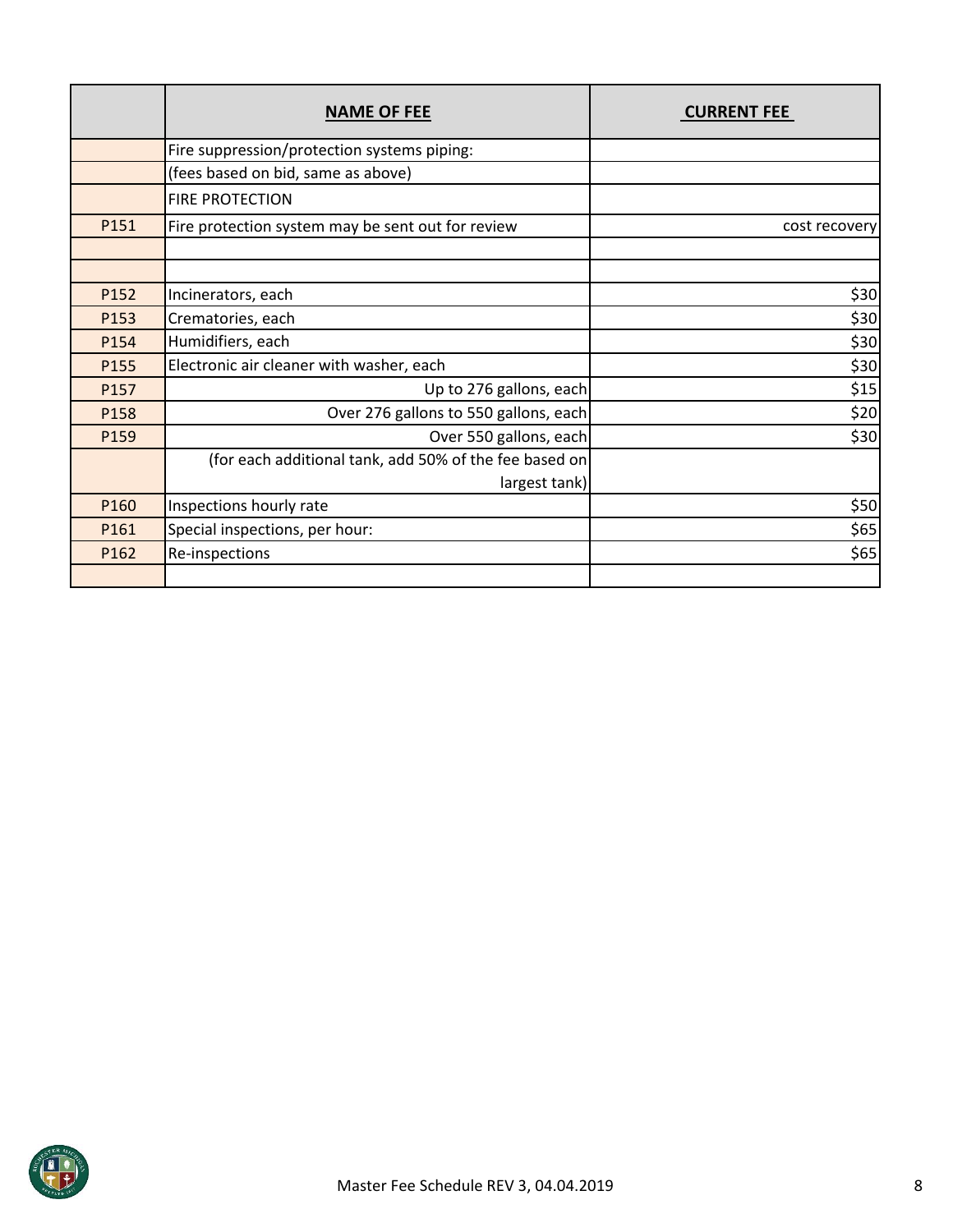|      | <b>NAME OF FEE</b>                                          | <b>CURRENT FEE</b> |
|------|-------------------------------------------------------------|--------------------|
|      | <b>Mechanical Schedule for Detached One and Two Family</b>  |                    |
|      | <b>Residences</b>                                           |                    |
| P163 | <b>Administrative Processing Fee</b>                        | \$10               |
| P164 | Permit Base Fee:                                            | \$50               |
|      | Residential heating system, forced air, Geothermal units,   |                    |
| P165 | boiler (includes duct, or hydro piping)                     | \$40               |
| P166 | Geothermal units (+ well)                                   | \$15               |
| P167 | Residential furnace replacement                             | \$25               |
| P168 | Residential duct system only                                | \$20               |
| P169 | Solar equipment (includes piping), each                     | \$15               |
| P170 | Central air (split system)                                  | \$15               |
| P171 | Heat pump                                                   | \$15               |
| P172 | <b>Electronic Air Cleaner</b>                               | \$15               |
| P173 | Humidifier (furnace mount)                                  | \$15               |
| P174 | <b>Water Heater</b>                                         | \$15               |
| P175 | Gas Piping, each outlet                                     | \$15               |
| P176 | Gas line pressure test                                      | \$30               |
| P177 | LPG and Fuel Oil tanks (includes pipe), each                | \$15               |
| P178 | Chimney/"B" vent, Chimney liners                            | \$25               |
| P179 | Flue dampers, ventilation air damper, each                  | \$15               |
|      | Solid fuel equipment (prefab fireplace, wood stove, wood    |                    |
| P180 | furnace, etc.), includes chimney, each                      | \$40               |
|      | Exhaust fans (kitchen hood, bath fan, clothes dryer, etc.), |                    |
| P181 | each                                                        | \$15               |
| P182 | Mechanical Contractor registration fee                      | \$25               |
| P183 | Inspections hourly rate                                     | \$50               |
| P184 | Reinspections, each:                                        | \$65               |
| P185 | Special inspection hourly rate:                             | \$65               |
| P186 | <b>Mechanical Plan Review Fee</b>                           | \$1,125            |

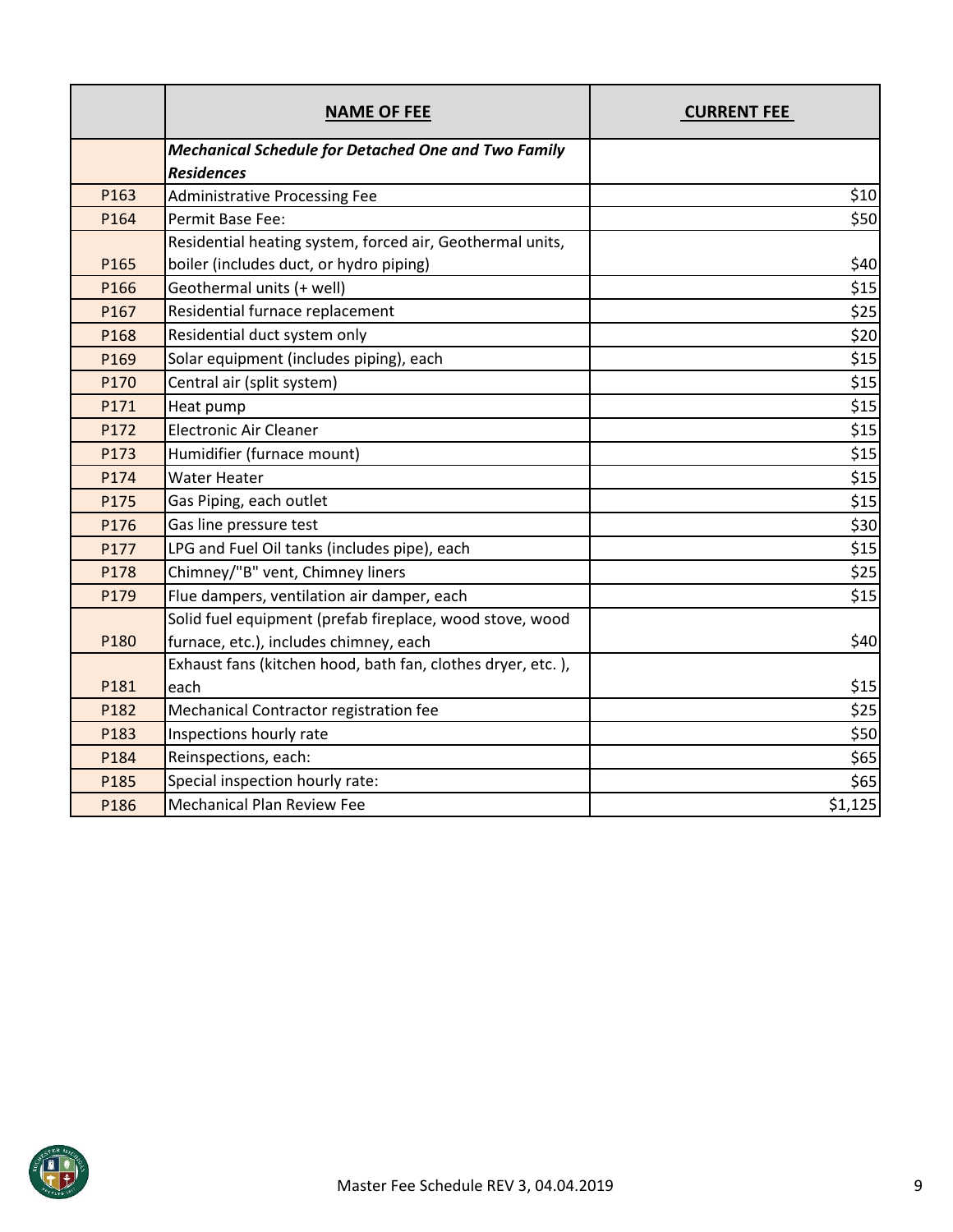|              | <b>NAME OF FEE</b>                                | <b>CURRENT FEE</b>               |
|--------------|---------------------------------------------------|----------------------------------|
| <b>DPW</b>   | <b>PUBLIC WORKS DEPARTMENT</b>                    |                                  |
| <b>DPW</b>   | <b>RESIDENTIAL WATER &amp; SEWER SERVICE FEES</b> |                                  |
| <b>DPW26</b> | Water connection: 60' feet or less                | \$867                            |
| DPW27        | Water connection: 60' feet or larger              | \$1,530                          |
| DPW28        | Water connection: multiple family units each      | \$510                            |
|              |                                                   |                                  |
| <b>DPW</b>   | <b>Water Meter Fee</b>                            |                                  |
| DPW29        | 1"                                                | \$512                            |
| <b>DPW30</b> | 11/2"                                             | \$1,001                          |
| <b>DPW31</b> | 2"                                                | \$1,295                          |
| <b>DPW32</b> | 3"                                                | \$3,632                          |
| DPW33        | 4"                                                | \$4,562                          |
| <b>DPW34</b> | 6"                                                | \$5,094                          |
|              |                                                   |                                  |
| <b>DPW35</b> | Sewer connection: 60' feet or less                | \$1,530                          |
| <b>DPW36</b> | Sewer connection: 60' feet or larger              | \$2,550                          |
| DPW37        | Sewer connection: multiple family units each      | \$1,020                          |
|              |                                                   |                                  |
|              |                                                   | Min. \$350, add'l charges TBD by |
| <b>DPW38</b> | Water Disconnection by City Worker                | <b>DPW</b>                       |
| <b>DPW</b>   | <b>COMMERICIAL/INDUS. WATER &amp; SEWER FEES</b>  |                                  |
| <b>DPW39</b> | Water meter size (inches): 1                      | \$2,550                          |
| <b>DPW40</b> | Water meter size (inches): 1 1/2                  | \$3,060                          |
| <b>DPW41</b> | Water meter size (inches): 2                      | \$4,896                          |
| DPW42        | Water meter size (inches): 3                      | \$9,180                          |
| DPW43        | Water meter size (inches): 4                      | \$15,300                         |
| DPW44        | Water meter size (inches): 6                      | \$30,600                         |
| <b>DPW45</b> | Water meter size (inches): 8                      | \$48,960                         |
| <b>DPW46</b> | Sanitary sewer meter size (inches): 1             | \$3,570                          |
| DPW47        | Sanitary sewer meter size (inches): 1 1/2         | \$5,100                          |
| <b>DPW48</b> | Sanitary sewer meter size (inches): 2             | \$7,956                          |
| <b>DPW49</b> | Sanitary sewer meter size (inches): 3             | \$14,280                         |
| <b>DPW50</b> | Sanitary sewer meter size (inches): 4             | \$24,480                         |
| <b>DPW51</b> | Sanitary sewer meter size (inches): 6             | \$55,080                         |
| <b>DPW52</b> | Sanitary sewer meter size (inches): 8             | \$73,440                         |
|              |                                                   |                                  |
| <b>DPW53</b> | <b>Storm Connection Fee</b>                       | \$1,500                          |

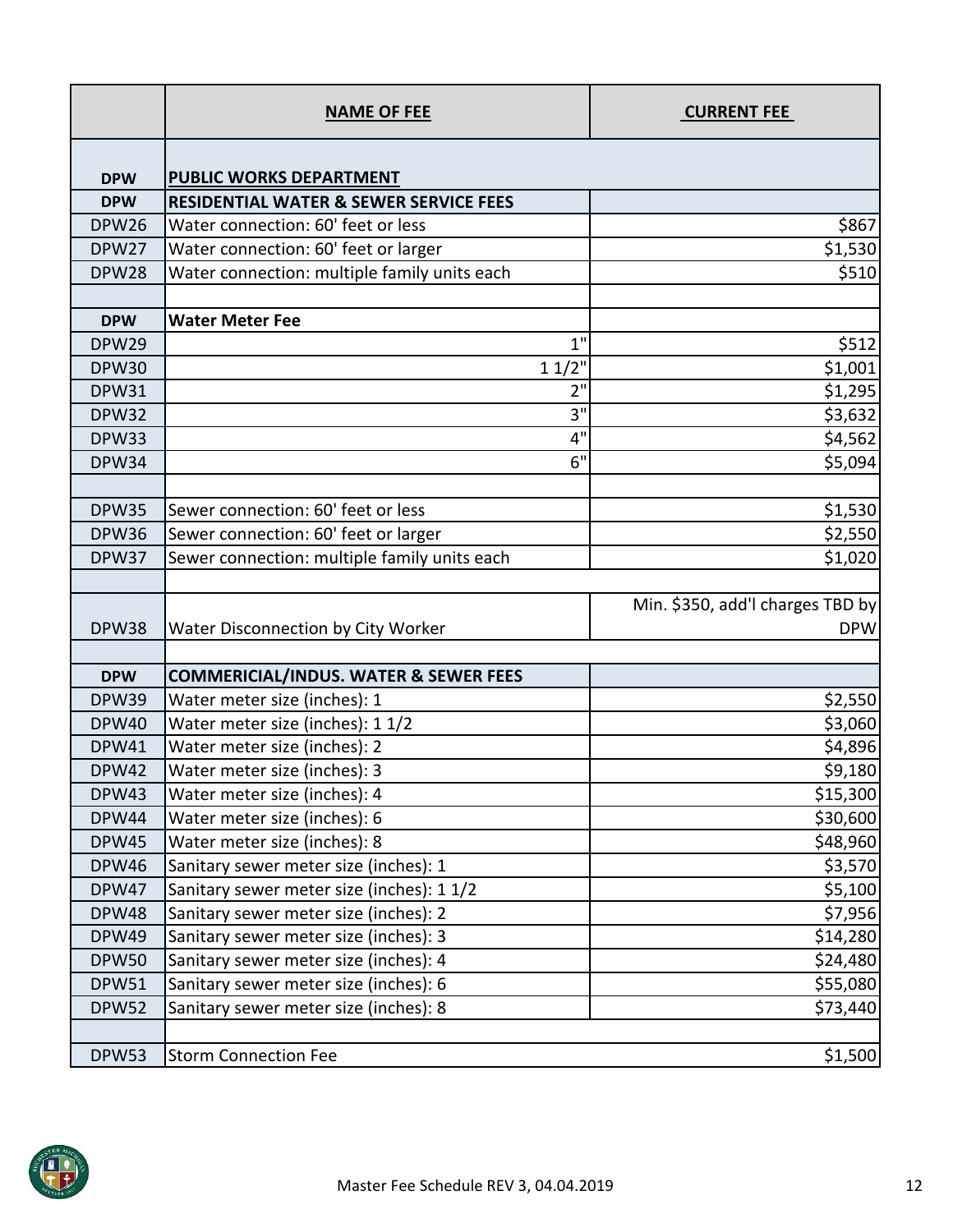|              | <b>NAME OF FEE</b>                                      | <b>CURRENT FEE</b>               |
|--------------|---------------------------------------------------------|----------------------------------|
| <b>DPW</b>   | <b>NON-CITY SEWER CONNECT FEE FOR RESIDENTIAL</b>       |                                  |
| <b>DPW54</b> | Sewer connection: 60' feet or less                      | \$2,550                          |
| <b>DPW55</b> | Sewer connection: 60' feet or larger                    | \$4,243                          |
| <b>DPW56</b> | Sewer connection: multiple family units each            | \$1,703                          |
|              |                                                         |                                  |
| <b>DPW</b>   | <b>NON-CITY WATER CONNECT FEE FOR RESIDENTIAL</b>       |                                  |
| <b>DPW57</b> | Water connection: 60' feet or less                      | \$1,448                          |
| <b>DPW58</b> | Water connection: 60' feet or larger                    | \$2,550                          |
| <b>DPW59</b> | Water connection: multiple family units each            | \$847                            |
|              |                                                         |                                  |
|              | <b>NON-CITY WATER CONNECT FEE FOR</b>                   |                                  |
| <b>DPW</b>   | <b>COMMERCIAL/INDUSTRIAL</b>                            | TBD By City Manager              |
|              |                                                         |                                  |
|              | <b>NON-CITY WATER CONNECT FEE FOR</b>                   |                                  |
| <b>DPW</b>   | <b>COMMERCIAL/INDUSTRIAL</b>                            | <b>TBD By City Manager</b>       |
|              |                                                         |                                  |
| <b>DPW</b>   | <b>WATER &amp; SEWER INSPECTION FEES</b>                |                                  |
| <b>DPW60</b> | Single-family residential water or sewer tap            | \$94                             |
|              | Water or sewer service within street or alley right-of- |                                  |
| <b>DPW61</b> | way                                                     | \$94                             |
| <b>DPW62</b> | Tapping saddle--Residential                             | \$94                             |
| <b>DPW63</b> | <b>Water Service Inspection</b>                         | \$94                             |
| <b>DPW64</b> | Sewer Service Inspection                                | \$94                             |
|              | Construction Water & Sewer Charge in City Boundary      | Fee TBD by Admin based upon size |
| <b>DPW65</b> |                                                         | of bldg & construction class     |
|              | Construction Water & Sewer Charge outside City          | Fee TBD by Admin based upon size |
| <b>DPW66</b> | Boundary                                                | of bldg & construction class     |
|              |                                                         |                                  |